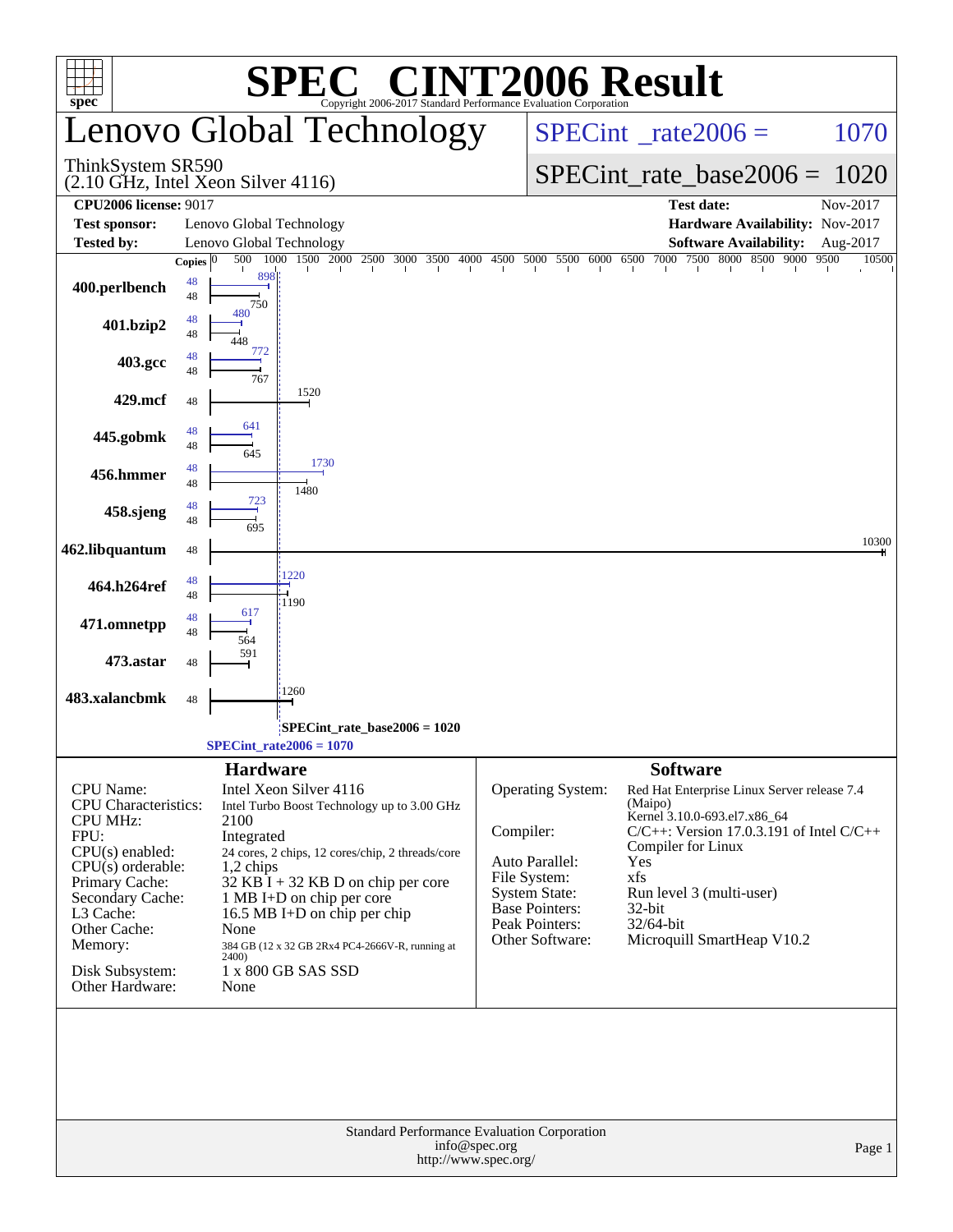

## enovo Global Technology

#### ThinkSystem SR590

(2.10 GHz, Intel Xeon Silver 4116)

SPECint rate $2006 = 1070$ 

#### [SPECint\\_rate\\_base2006 =](http://www.spec.org/auto/cpu2006/Docs/result-fields.html#SPECintratebase2006) 1020

**[Test sponsor:](http://www.spec.org/auto/cpu2006/Docs/result-fields.html#Testsponsor)** Lenovo Global Technology **[Hardware Availability:](http://www.spec.org/auto/cpu2006/Docs/result-fields.html#HardwareAvailability)** Nov-2017

**[CPU2006 license:](http://www.spec.org/auto/cpu2006/Docs/result-fields.html#CPU2006license)** 9017 **[Test date:](http://www.spec.org/auto/cpu2006/Docs/result-fields.html#Testdate)** Nov-2017 **[Tested by:](http://www.spec.org/auto/cpu2006/Docs/result-fields.html#Testedby)** Lenovo Global Technology **[Software Availability:](http://www.spec.org/auto/cpu2006/Docs/result-fields.html#SoftwareAvailability)** Aug-2017

#### **[Results Table](http://www.spec.org/auto/cpu2006/Docs/result-fields.html#ResultsTable)**

|                    | <b>Base</b>   |                |              |                |       |                |             | <b>Peak</b>   |                |              |                                                                                                          |              |                |              |
|--------------------|---------------|----------------|--------------|----------------|-------|----------------|-------------|---------------|----------------|--------------|----------------------------------------------------------------------------------------------------------|--------------|----------------|--------------|
| <b>Benchmark</b>   | <b>Copies</b> | <b>Seconds</b> | <b>Ratio</b> | <b>Seconds</b> | Ratio | <b>Seconds</b> | Ratio       | <b>Copies</b> | <b>Seconds</b> | <b>Ratio</b> | <b>Seconds</b>                                                                                           | <b>Ratio</b> | <b>Seconds</b> | <b>Ratio</b> |
| 400.perlbench      | 48            | 624            | 751          | 625            | 750I  | 625            | <b>750</b>  | 48            | 522            | 898          | 521                                                                                                      | 900          | 525            | 894          |
| 401.bzip2          | 48            | 1024           | 452          | 1033           | 448   | 1035           | 447         | 48            | 965            | 480          | 975                                                                                                      | 475          | 966            | 480          |
| $403.\mathrm{gcc}$ | 48            | 504            | 767          | 503            | 767   | 501            | 771         | 48            | 501            | 771          | 500                                                                                                      | 772          | 500            | <b>772</b>   |
| $429$ .mcf         | 48            | 289            | 1520         | 288            | 1520  | 288            | 1520        | 48            | 289            | 1520         | 288                                                                                                      | 1520         | 288            | 1520         |
| $445$ .gobmk       | 48            | 780            | 645          | 780            | 646   | 780            | 645         | 48            | 786            | 641          | 786                                                                                                      | 640          | <u>786</u>     | 641          |
| 456.hmmer          | 48            | 303            | 1480         | 303            | 1480  | 301            | 1490        | 48            | 259            | 1730         | 259                                                                                                      | 1730         | 259            | 1730         |
| $458$ .sjeng       | 48            | 835            | 696          | 836            | 695   | 835            | 695l        | 48            | 804            | 723          | 803                                                                                                      | 723          | 804            | 722          |
| 462.libquantum     | 48            | 95.8           | 10400        | 96.2           | 10300 | 96.1           | 10300       | 48            | 95.8           | 10400        | 96.2                                                                                                     | 10300        | 96.1           | 10300        |
| 464.h264ref        | 48            | 898            | 1180         | 894            | 1190  | 895            | <b>1190</b> | 48            | 870            | 1220         | 871                                                                                                      | 1220         | 873            | 1220         |
| 471.omnetpp        | 48            | 532            | 564          | 534            | 562   | 532            | 564         | 48            | 488            | 615          | 486                                                                                                      | 618          | 486            | 617          |
| $473$ . astar      | 48            | 571            | 590          | 569            | 592   | 570            | 591         | 48            | 571            | 590          | 569                                                                                                      | 592          | 570            | 591          |
| 483.xalancbmk      | 48            | 262            | 1260         | 261            | 1270  | 263            | 1260        | 48            | 262            | 1260         | 261                                                                                                      | 1270         | 263            | 1260         |
|                    |               |                |              |                |       |                |             |               |                |              | Results appear in the order in which they were run. Bold underlined text indicates a median measurement. |              |                |              |

#### **[Submit Notes](http://www.spec.org/auto/cpu2006/Docs/result-fields.html#SubmitNotes)**

 The numactl mechanism was used to bind copies to processors. The config file option 'submit' was used to generate numactl commands to bind each copy to a specific processor. For details, please see the config file.

#### **[Operating System Notes](http://www.spec.org/auto/cpu2006/Docs/result-fields.html#OperatingSystemNotes)**

 Stack size set to unlimited using "ulimit -s unlimited" echo 0 > /proc/sys/kernel/numa\_balancing

#### **[Platform Notes](http://www.spec.org/auto/cpu2006/Docs/result-fields.html#PlatformNotes)**

BIOS configuration: Choose Operating Mode set to Maximum Performance DCU Streamer Prefetcher set to Disable MONITORMWAIT set to Enable SNC set to Enable XPT Prefetcher set to Enable LLC Deadline Alloc set to Disable Pactrol Scrub set to Disable Sysinfo program /home/cpu2006-1.2-ic17.0u3/config/sysinfo.rev6993 Revision 6993 of 2015-11-06 (b5e8d4b4eb51ed28d7f98696cbe290c1) running on sr590-2 Tue Nov 21 21:21:34 2017

 This section contains SUT (System Under Test) info as seen by some common utilities. To remove or add to this section, see: <http://www.spec.org/cpu2006/Docs/config.html#sysinfo>

Continued on next page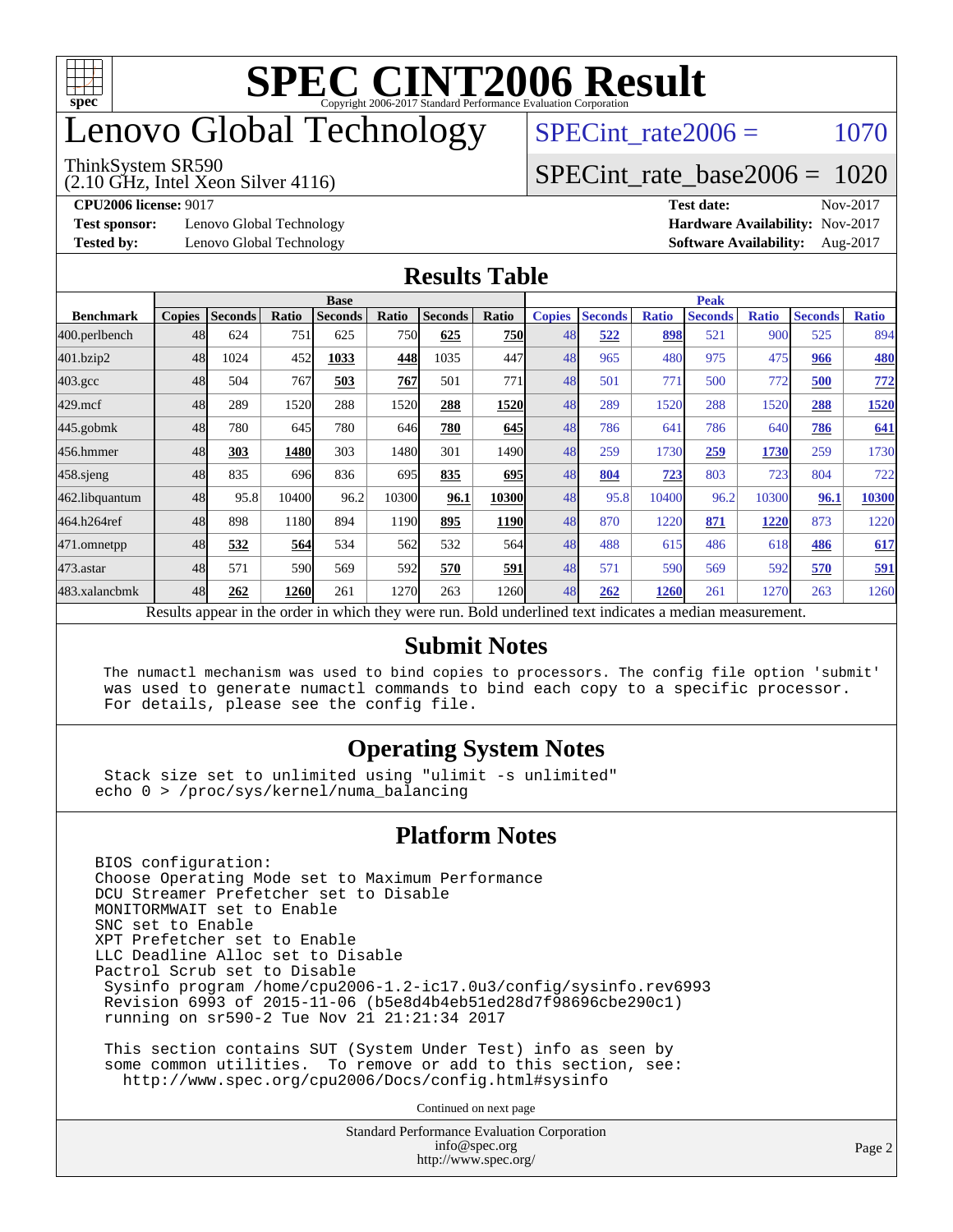

### enovo Global Technology

SPECint rate $2006 = 1070$ 

(2.10 GHz, Intel Xeon Silver 4116) ThinkSystem SR590

[SPECint\\_rate\\_base2006 =](http://www.spec.org/auto/cpu2006/Docs/result-fields.html#SPECintratebase2006) 1020

**[Test sponsor:](http://www.spec.org/auto/cpu2006/Docs/result-fields.html#Testsponsor)** Lenovo Global Technology **[Hardware Availability:](http://www.spec.org/auto/cpu2006/Docs/result-fields.html#HardwareAvailability)** Nov-2017 **[Tested by:](http://www.spec.org/auto/cpu2006/Docs/result-fields.html#Testedby)** Lenovo Global Technology **[Software Availability:](http://www.spec.org/auto/cpu2006/Docs/result-fields.html#SoftwareAvailability)** Aug-2017

**[CPU2006 license:](http://www.spec.org/auto/cpu2006/Docs/result-fields.html#CPU2006license)** 9017 **[Test date:](http://www.spec.org/auto/cpu2006/Docs/result-fields.html#Testdate)** Nov-2017

#### **[Platform Notes \(Continued\)](http://www.spec.org/auto/cpu2006/Docs/result-fields.html#PlatformNotes)**

Standard Performance Evaluation Corporation [info@spec.org](mailto:info@spec.org) From /proc/cpuinfo model name : Intel(R) Xeon(R) Silver 4116 CPU @ 2.10GHz 2 "physical id"s (chips) 48 "processors" cores, siblings (Caution: counting these is hw and system dependent. The following excerpts from /proc/cpuinfo might not be reliable. Use with caution.) cpu cores : 12 siblings : 24 physical 0: cores 0 1 2 3 4 5 8 9 10 11 12 13 physical 1: cores 0 1 2 3 4 5 8 9 10 11 12 13 cache size : 16896 KB From /proc/meminfo<br>MemTotal: 395754444 kB HugePages\_Total: 0<br>Hugepagesize: 2048 kB Hugepagesize: From /etc/\*release\* /etc/\*version\* os-release: NAME="Red Hat Enterprise Linux Server" VERSION="7.4 (Maipo)" ID="rhel" ID\_LIKE="fedora" VARIANT="Server" VARIANT\_ID="server" VERSION\_ID="7.4" PRETTY\_NAME="Red Hat Enterprise Linux Server 7.4 (Maipo)" redhat-release: Red Hat Enterprise Linux Server release 7.4 (Maipo) system-release: Red Hat Enterprise Linux Server release 7.4 (Maipo) system-release-cpe: cpe:/o:redhat:enterprise\_linux:7.4:ga:server uname -a: Linux sr590-2 3.10.0-693.el7.x86\_64 #1 SMP Thu Jul 6 19:56:57 EDT 2017 x86\_64 x86\_64 x86\_64 GNU/Linux run-level 3 Nov 21 21:19 SPEC is set to: /home/cpu2006-1.2-ic17.0u3 Filesystem Type Size Used Avail Use% Mounted on<br>
/dev/sda2 xfs 690G 34G 656G 5% /home xfs 690G 34G 656G 5% /home Additional information from dmidecode: Warning: Use caution when you interpret this section. The 'dmidecode' program reads system data which is "intended to allow hardware to be accurately determined", but the intent may not be met, as there are frequent changes to hardware, firmware, and the "DMTF SMBIOS" standard. BIOS Lenovo -[TEE119J-1.20]- 09/06/2017 Memory: 12x Hynix HMA84GR7AFR4N-VK 32 GB 2 rank 2666 MHz, configured at 2400 MHz 4x NO DIMM NO DIMM Continued on next page

<http://www.spec.org/>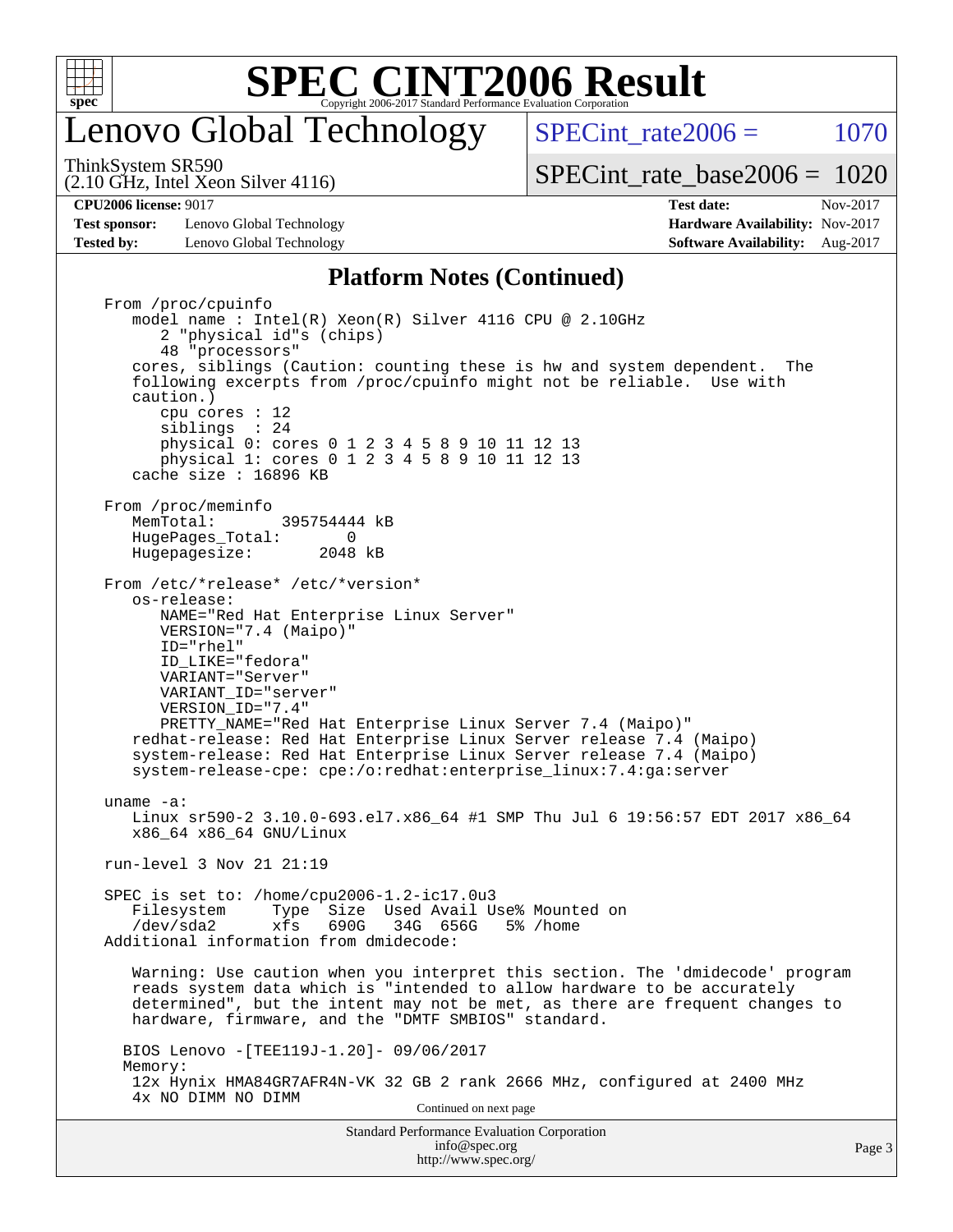

## enovo Global Technology

SPECint rate $2006 = 1070$ 

(2.10 GHz, Intel Xeon Silver 4116) ThinkSystem SR590

[SPECint\\_rate\\_base2006 =](http://www.spec.org/auto/cpu2006/Docs/result-fields.html#SPECintratebase2006) 1020

**[Test sponsor:](http://www.spec.org/auto/cpu2006/Docs/result-fields.html#Testsponsor)** Lenovo Global Technology **[Hardware Availability:](http://www.spec.org/auto/cpu2006/Docs/result-fields.html#HardwareAvailability)** Nov-2017

**[CPU2006 license:](http://www.spec.org/auto/cpu2006/Docs/result-fields.html#CPU2006license)** 9017 **[Test date:](http://www.spec.org/auto/cpu2006/Docs/result-fields.html#Testdate)** Nov-2017 **[Tested by:](http://www.spec.org/auto/cpu2006/Docs/result-fields.html#Testedby)** Lenovo Global Technology **[Software Availability:](http://www.spec.org/auto/cpu2006/Docs/result-fields.html#SoftwareAvailability)** Aug-2017

#### **[Platform Notes \(Continued\)](http://www.spec.org/auto/cpu2006/Docs/result-fields.html#PlatformNotes)**

(End of data from sysinfo program)

#### **[General Notes](http://www.spec.org/auto/cpu2006/Docs/result-fields.html#GeneralNotes)**

Environment variables set by runspec before the start of the run: LD\_LIBRARY\_PATH = "/home/cpu2006-1.2-ic17.0u3/lib/ia32:/home/cpu2006-1.2-ic17.0u3/lib/intel64:/home/cpu2006-1.2-ic17.0u3/sh10.2"

 Binaries compiled on a system with 1x Intel Core i7-4790 CPU + 32GB RAM memory using Redhat Enterprise Linux 7.2 Transparent Huge Pages enabled by default Filesystem page cache cleared with: shell invocation of 'sync; echo 3 > /proc/sys/vm/drop\_caches' prior to run runspec command invoked through numactl i.e.: numactl --interleave=all runspec <etc>

### **[Base Compiler Invocation](http://www.spec.org/auto/cpu2006/Docs/result-fields.html#BaseCompilerInvocation)**

[C benchmarks](http://www.spec.org/auto/cpu2006/Docs/result-fields.html#Cbenchmarks):

[icc -m32 -L/opt/intel/compilers\\_and\\_libraries\\_2017/linux/lib/ia32](http://www.spec.org/cpu2006/results/res2017q4/cpu2006-20171128-50921.flags.html#user_CCbase_intel_icc_c29f3ff5a7ed067b11e4ec10a03f03ae)

[C++ benchmarks:](http://www.spec.org/auto/cpu2006/Docs/result-fields.html#CXXbenchmarks)

[icpc -m32 -L/opt/intel/compilers\\_and\\_libraries\\_2017/linux/lib/ia32](http://www.spec.org/cpu2006/results/res2017q4/cpu2006-20171128-50921.flags.html#user_CXXbase_intel_icpc_8c35c7808b62dab9ae41a1aa06361b6b)

### **[Base Portability Flags](http://www.spec.org/auto/cpu2006/Docs/result-fields.html#BasePortabilityFlags)**

 400.perlbench: [-D\\_FILE\\_OFFSET\\_BITS=64](http://www.spec.org/cpu2006/results/res2017q4/cpu2006-20171128-50921.flags.html#user_basePORTABILITY400_perlbench_file_offset_bits_64_438cf9856305ebd76870a2c6dc2689ab) [-DSPEC\\_CPU\\_LINUX\\_IA32](http://www.spec.org/cpu2006/results/res2017q4/cpu2006-20171128-50921.flags.html#b400.perlbench_baseCPORTABILITY_DSPEC_CPU_LINUX_IA32) 401.bzip2: [-D\\_FILE\\_OFFSET\\_BITS=64](http://www.spec.org/cpu2006/results/res2017q4/cpu2006-20171128-50921.flags.html#user_basePORTABILITY401_bzip2_file_offset_bits_64_438cf9856305ebd76870a2c6dc2689ab) 403.gcc: [-D\\_FILE\\_OFFSET\\_BITS=64](http://www.spec.org/cpu2006/results/res2017q4/cpu2006-20171128-50921.flags.html#user_basePORTABILITY403_gcc_file_offset_bits_64_438cf9856305ebd76870a2c6dc2689ab) 429.mcf: [-D\\_FILE\\_OFFSET\\_BITS=64](http://www.spec.org/cpu2006/results/res2017q4/cpu2006-20171128-50921.flags.html#user_basePORTABILITY429_mcf_file_offset_bits_64_438cf9856305ebd76870a2c6dc2689ab) 445.gobmk: [-D\\_FILE\\_OFFSET\\_BITS=64](http://www.spec.org/cpu2006/results/res2017q4/cpu2006-20171128-50921.flags.html#user_basePORTABILITY445_gobmk_file_offset_bits_64_438cf9856305ebd76870a2c6dc2689ab) 456.hmmer: [-D\\_FILE\\_OFFSET\\_BITS=64](http://www.spec.org/cpu2006/results/res2017q4/cpu2006-20171128-50921.flags.html#user_basePORTABILITY456_hmmer_file_offset_bits_64_438cf9856305ebd76870a2c6dc2689ab) 458.sjeng: [-D\\_FILE\\_OFFSET\\_BITS=64](http://www.spec.org/cpu2006/results/res2017q4/cpu2006-20171128-50921.flags.html#user_basePORTABILITY458_sjeng_file_offset_bits_64_438cf9856305ebd76870a2c6dc2689ab) 462.libquantum: [-D\\_FILE\\_OFFSET\\_BITS=64](http://www.spec.org/cpu2006/results/res2017q4/cpu2006-20171128-50921.flags.html#user_basePORTABILITY462_libquantum_file_offset_bits_64_438cf9856305ebd76870a2c6dc2689ab) [-DSPEC\\_CPU\\_LINUX](http://www.spec.org/cpu2006/results/res2017q4/cpu2006-20171128-50921.flags.html#b462.libquantum_baseCPORTABILITY_DSPEC_CPU_LINUX) 464.h264ref: [-D\\_FILE\\_OFFSET\\_BITS=64](http://www.spec.org/cpu2006/results/res2017q4/cpu2006-20171128-50921.flags.html#user_basePORTABILITY464_h264ref_file_offset_bits_64_438cf9856305ebd76870a2c6dc2689ab) 471.omnetpp: [-D\\_FILE\\_OFFSET\\_BITS=64](http://www.spec.org/cpu2006/results/res2017q4/cpu2006-20171128-50921.flags.html#user_basePORTABILITY471_omnetpp_file_offset_bits_64_438cf9856305ebd76870a2c6dc2689ab) 473.astar: [-D\\_FILE\\_OFFSET\\_BITS=64](http://www.spec.org/cpu2006/results/res2017q4/cpu2006-20171128-50921.flags.html#user_basePORTABILITY473_astar_file_offset_bits_64_438cf9856305ebd76870a2c6dc2689ab) 483.xalancbmk: [-D\\_FILE\\_OFFSET\\_BITS=64](http://www.spec.org/cpu2006/results/res2017q4/cpu2006-20171128-50921.flags.html#user_basePORTABILITY483_xalancbmk_file_offset_bits_64_438cf9856305ebd76870a2c6dc2689ab) [-DSPEC\\_CPU\\_LINUX](http://www.spec.org/cpu2006/results/res2017q4/cpu2006-20171128-50921.flags.html#b483.xalancbmk_baseCXXPORTABILITY_DSPEC_CPU_LINUX)

### **[Base Optimization Flags](http://www.spec.org/auto/cpu2006/Docs/result-fields.html#BaseOptimizationFlags)**

[C benchmarks](http://www.spec.org/auto/cpu2006/Docs/result-fields.html#Cbenchmarks):

[-xCORE-AVX2](http://www.spec.org/cpu2006/results/res2017q4/cpu2006-20171128-50921.flags.html#user_CCbase_f-xCORE-AVX2) [-ipo](http://www.spec.org/cpu2006/results/res2017q4/cpu2006-20171128-50921.flags.html#user_CCbase_f-ipo) [-O3](http://www.spec.org/cpu2006/results/res2017q4/cpu2006-20171128-50921.flags.html#user_CCbase_f-O3) [-no-prec-div](http://www.spec.org/cpu2006/results/res2017q4/cpu2006-20171128-50921.flags.html#user_CCbase_f-no-prec-div) [-qopt-prefetch](http://www.spec.org/cpu2006/results/res2017q4/cpu2006-20171128-50921.flags.html#user_CCbase_f-qopt-prefetch) [-qopt-mem-layout-trans=3](http://www.spec.org/cpu2006/results/res2017q4/cpu2006-20171128-50921.flags.html#user_CCbase_f-qopt-mem-layout-trans_170f5be61cd2cedc9b54468c59262d5d)

Continued on next page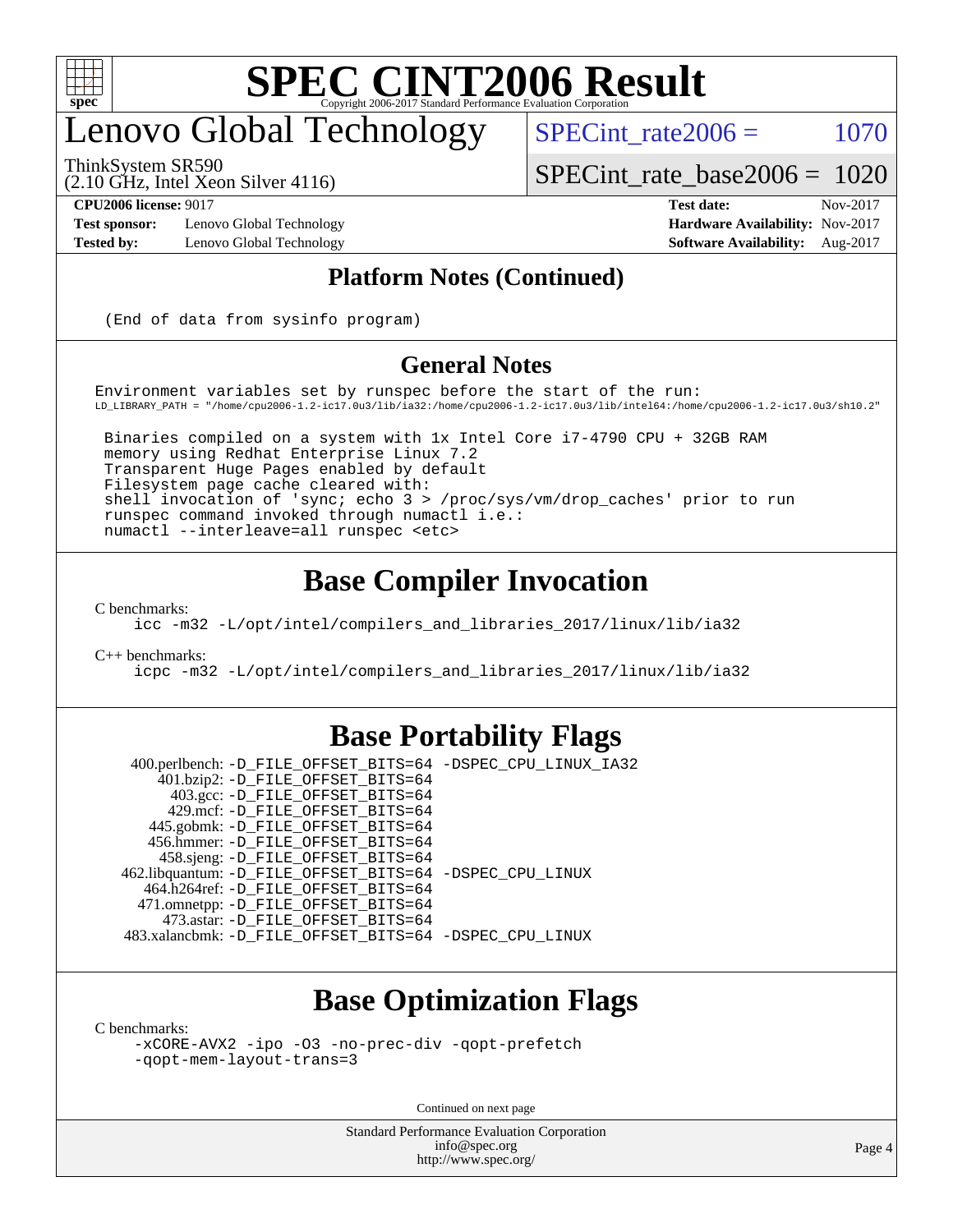

## enovo Global Technology

ThinkSystem SR590

SPECint rate $2006 = 1070$ 

[SPECint\\_rate\\_base2006 =](http://www.spec.org/auto/cpu2006/Docs/result-fields.html#SPECintratebase2006) 1020

(2.10 GHz, Intel Xeon Silver 4116)

**[Test sponsor:](http://www.spec.org/auto/cpu2006/Docs/result-fields.html#Testsponsor)** Lenovo Global Technology **[Hardware Availability:](http://www.spec.org/auto/cpu2006/Docs/result-fields.html#HardwareAvailability)** Nov-2017

**[CPU2006 license:](http://www.spec.org/auto/cpu2006/Docs/result-fields.html#CPU2006license)** 9017 **[Test date:](http://www.spec.org/auto/cpu2006/Docs/result-fields.html#Testdate)** Nov-2017 **[Tested by:](http://www.spec.org/auto/cpu2006/Docs/result-fields.html#Testedby)** Lenovo Global Technology **[Software Availability:](http://www.spec.org/auto/cpu2006/Docs/result-fields.html#SoftwareAvailability)** Aug-2017

### **[Base Optimization Flags \(Continued\)](http://www.spec.org/auto/cpu2006/Docs/result-fields.html#BaseOptimizationFlags)**

[C++ benchmarks:](http://www.spec.org/auto/cpu2006/Docs/result-fields.html#CXXbenchmarks)

[-xCORE-AVX2](http://www.spec.org/cpu2006/results/res2017q4/cpu2006-20171128-50921.flags.html#user_CXXbase_f-xCORE-AVX2) [-ipo](http://www.spec.org/cpu2006/results/res2017q4/cpu2006-20171128-50921.flags.html#user_CXXbase_f-ipo) [-O3](http://www.spec.org/cpu2006/results/res2017q4/cpu2006-20171128-50921.flags.html#user_CXXbase_f-O3) [-no-prec-div](http://www.spec.org/cpu2006/results/res2017q4/cpu2006-20171128-50921.flags.html#user_CXXbase_f-no-prec-div) [-qopt-prefetch](http://www.spec.org/cpu2006/results/res2017q4/cpu2006-20171128-50921.flags.html#user_CXXbase_f-qopt-prefetch) [-qopt-mem-layout-trans=3](http://www.spec.org/cpu2006/results/res2017q4/cpu2006-20171128-50921.flags.html#user_CXXbase_f-qopt-mem-layout-trans_170f5be61cd2cedc9b54468c59262d5d) [-Wl,-z,muldefs](http://www.spec.org/cpu2006/results/res2017q4/cpu2006-20171128-50921.flags.html#user_CXXbase_link_force_multiple1_74079c344b956b9658436fd1b6dd3a8a) [-L/sh10.2 -lsmartheap](http://www.spec.org/cpu2006/results/res2017q4/cpu2006-20171128-50921.flags.html#user_CXXbase_SmartHeap_b831f2d313e2fffa6dfe3f00ffc1f1c0)

### **[Base Other Flags](http://www.spec.org/auto/cpu2006/Docs/result-fields.html#BaseOtherFlags)**

[C benchmarks](http://www.spec.org/auto/cpu2006/Docs/result-fields.html#Cbenchmarks):

403.gcc: [-Dalloca=\\_alloca](http://www.spec.org/cpu2006/results/res2017q4/cpu2006-20171128-50921.flags.html#b403.gcc_baseEXTRA_CFLAGS_Dalloca_be3056838c12de2578596ca5467af7f3)

### **[Peak Compiler Invocation](http://www.spec.org/auto/cpu2006/Docs/result-fields.html#PeakCompilerInvocation)**

[C benchmarks \(except as noted below\)](http://www.spec.org/auto/cpu2006/Docs/result-fields.html#Cbenchmarksexceptasnotedbelow):

[icc -m32 -L/opt/intel/compilers\\_and\\_libraries\\_2017/linux/lib/ia32](http://www.spec.org/cpu2006/results/res2017q4/cpu2006-20171128-50921.flags.html#user_CCpeak_intel_icc_c29f3ff5a7ed067b11e4ec10a03f03ae)

400.perlbench: [icc -m64](http://www.spec.org/cpu2006/results/res2017q4/cpu2006-20171128-50921.flags.html#user_peakCCLD400_perlbench_intel_icc_64bit_bda6cc9af1fdbb0edc3795bac97ada53)

401.bzip2: [icc -m64](http://www.spec.org/cpu2006/results/res2017q4/cpu2006-20171128-50921.flags.html#user_peakCCLD401_bzip2_intel_icc_64bit_bda6cc9af1fdbb0edc3795bac97ada53)

456.hmmer: [icc -m64](http://www.spec.org/cpu2006/results/res2017q4/cpu2006-20171128-50921.flags.html#user_peakCCLD456_hmmer_intel_icc_64bit_bda6cc9af1fdbb0edc3795bac97ada53)

458.sjeng: [icc -m64](http://www.spec.org/cpu2006/results/res2017q4/cpu2006-20171128-50921.flags.html#user_peakCCLD458_sjeng_intel_icc_64bit_bda6cc9af1fdbb0edc3795bac97ada53)

#### [C++ benchmarks:](http://www.spec.org/auto/cpu2006/Docs/result-fields.html#CXXbenchmarks)

[icpc -m32 -L/opt/intel/compilers\\_and\\_libraries\\_2017/linux/lib/ia32](http://www.spec.org/cpu2006/results/res2017q4/cpu2006-20171128-50921.flags.html#user_CXXpeak_intel_icpc_8c35c7808b62dab9ae41a1aa06361b6b)

#### **[Peak Portability Flags](http://www.spec.org/auto/cpu2006/Docs/result-fields.html#PeakPortabilityFlags)**

 400.perlbench: [-DSPEC\\_CPU\\_LP64](http://www.spec.org/cpu2006/results/res2017q4/cpu2006-20171128-50921.flags.html#b400.perlbench_peakCPORTABILITY_DSPEC_CPU_LP64) [-DSPEC\\_CPU\\_LINUX\\_X64](http://www.spec.org/cpu2006/results/res2017q4/cpu2006-20171128-50921.flags.html#b400.perlbench_peakCPORTABILITY_DSPEC_CPU_LINUX_X64) 401.bzip2: [-DSPEC\\_CPU\\_LP64](http://www.spec.org/cpu2006/results/res2017q4/cpu2006-20171128-50921.flags.html#suite_peakCPORTABILITY401_bzip2_DSPEC_CPU_LP64) 403.gcc: [-D\\_FILE\\_OFFSET\\_BITS=64](http://www.spec.org/cpu2006/results/res2017q4/cpu2006-20171128-50921.flags.html#user_peakPORTABILITY403_gcc_file_offset_bits_64_438cf9856305ebd76870a2c6dc2689ab) 429.mcf: [-D\\_FILE\\_OFFSET\\_BITS=64](http://www.spec.org/cpu2006/results/res2017q4/cpu2006-20171128-50921.flags.html#user_peakPORTABILITY429_mcf_file_offset_bits_64_438cf9856305ebd76870a2c6dc2689ab) 445.gobmk: [-D\\_FILE\\_OFFSET\\_BITS=64](http://www.spec.org/cpu2006/results/res2017q4/cpu2006-20171128-50921.flags.html#user_peakPORTABILITY445_gobmk_file_offset_bits_64_438cf9856305ebd76870a2c6dc2689ab) 456.hmmer: [-DSPEC\\_CPU\\_LP64](http://www.spec.org/cpu2006/results/res2017q4/cpu2006-20171128-50921.flags.html#suite_peakCPORTABILITY456_hmmer_DSPEC_CPU_LP64) 458.sjeng: [-DSPEC\\_CPU\\_LP64](http://www.spec.org/cpu2006/results/res2017q4/cpu2006-20171128-50921.flags.html#suite_peakCPORTABILITY458_sjeng_DSPEC_CPU_LP64) 462.libquantum: [-D\\_FILE\\_OFFSET\\_BITS=64](http://www.spec.org/cpu2006/results/res2017q4/cpu2006-20171128-50921.flags.html#user_peakPORTABILITY462_libquantum_file_offset_bits_64_438cf9856305ebd76870a2c6dc2689ab) [-DSPEC\\_CPU\\_LINUX](http://www.spec.org/cpu2006/results/res2017q4/cpu2006-20171128-50921.flags.html#b462.libquantum_peakCPORTABILITY_DSPEC_CPU_LINUX) 464.h264ref: [-D\\_FILE\\_OFFSET\\_BITS=64](http://www.spec.org/cpu2006/results/res2017q4/cpu2006-20171128-50921.flags.html#user_peakPORTABILITY464_h264ref_file_offset_bits_64_438cf9856305ebd76870a2c6dc2689ab) 471.omnetpp: [-D\\_FILE\\_OFFSET\\_BITS=64](http://www.spec.org/cpu2006/results/res2017q4/cpu2006-20171128-50921.flags.html#user_peakPORTABILITY471_omnetpp_file_offset_bits_64_438cf9856305ebd76870a2c6dc2689ab) 473.astar: [-D\\_FILE\\_OFFSET\\_BITS=64](http://www.spec.org/cpu2006/results/res2017q4/cpu2006-20171128-50921.flags.html#user_peakPORTABILITY473_astar_file_offset_bits_64_438cf9856305ebd76870a2c6dc2689ab) 483.xalancbmk: [-D\\_FILE\\_OFFSET\\_BITS=64](http://www.spec.org/cpu2006/results/res2017q4/cpu2006-20171128-50921.flags.html#user_peakPORTABILITY483_xalancbmk_file_offset_bits_64_438cf9856305ebd76870a2c6dc2689ab) [-DSPEC\\_CPU\\_LINUX](http://www.spec.org/cpu2006/results/res2017q4/cpu2006-20171128-50921.flags.html#b483.xalancbmk_peakCXXPORTABILITY_DSPEC_CPU_LINUX)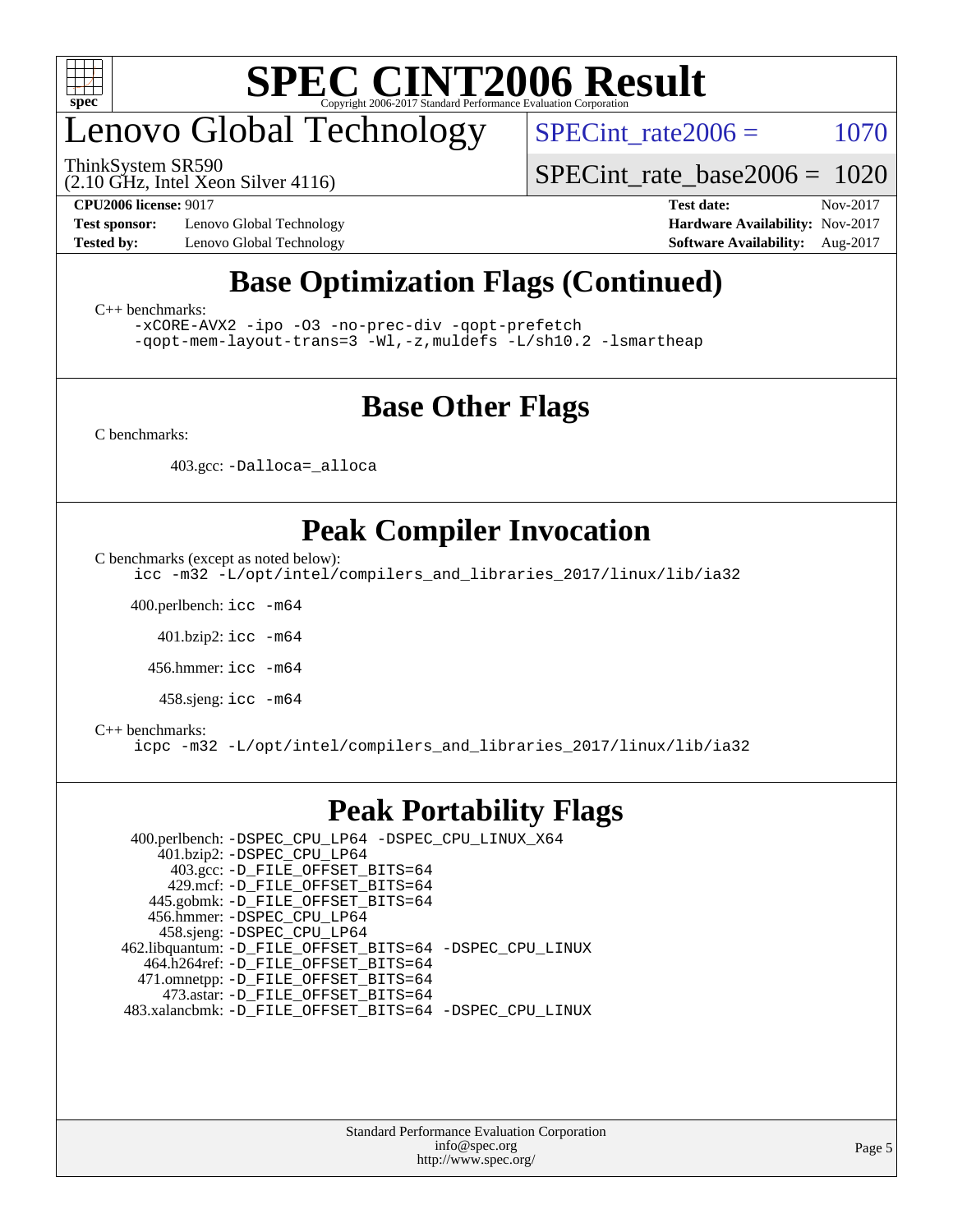

## enovo Global Technology

SPECint rate $2006 = 1070$ 

(2.10 GHz, Intel Xeon Silver 4116) ThinkSystem SR590

[SPECint\\_rate\\_base2006 =](http://www.spec.org/auto/cpu2006/Docs/result-fields.html#SPECintratebase2006) 1020

**[Test sponsor:](http://www.spec.org/auto/cpu2006/Docs/result-fields.html#Testsponsor)** Lenovo Global Technology **[Hardware Availability:](http://www.spec.org/auto/cpu2006/Docs/result-fields.html#HardwareAvailability)** Nov-2017 **[Tested by:](http://www.spec.org/auto/cpu2006/Docs/result-fields.html#Testedby)** Lenovo Global Technology **[Software Availability:](http://www.spec.org/auto/cpu2006/Docs/result-fields.html#SoftwareAvailability)** Aug-2017

**[CPU2006 license:](http://www.spec.org/auto/cpu2006/Docs/result-fields.html#CPU2006license)** 9017 **[Test date:](http://www.spec.org/auto/cpu2006/Docs/result-fields.html#Testdate)** Nov-2017

### **[Peak Optimization Flags](http://www.spec.org/auto/cpu2006/Docs/result-fields.html#PeakOptimizationFlags)**

#### [C benchmarks](http://www.spec.org/auto/cpu2006/Docs/result-fields.html#Cbenchmarks):

 400.perlbench: [-prof-gen](http://www.spec.org/cpu2006/results/res2017q4/cpu2006-20171128-50921.flags.html#user_peakPASS1_CFLAGSPASS1_LDCFLAGS400_perlbench_prof_gen_e43856698f6ca7b7e442dfd80e94a8fc)(pass 1) [-prof-use](http://www.spec.org/cpu2006/results/res2017q4/cpu2006-20171128-50921.flags.html#user_peakPASS2_CFLAGSPASS2_LDCFLAGS400_perlbench_prof_use_bccf7792157ff70d64e32fe3e1250b55)(pass 2) [-xCORE-AVX2](http://www.spec.org/cpu2006/results/res2017q4/cpu2006-20171128-50921.flags.html#user_peakPASS2_CFLAGSPASS2_LDCFLAGS400_perlbench_f-xCORE-AVX2)(pass 2)  $-par-num-threads=1(pass 1) -ipo(pass 2) -O3(pass 2)$  $-par-num-threads=1(pass 1) -ipo(pass 2) -O3(pass 2)$  $-par-num-threads=1(pass 1) -ipo(pass 2) -O3(pass 2)$  $-par-num-threads=1(pass 1) -ipo(pass 2) -O3(pass 2)$  $-par-num-threads=1(pass 1) -ipo(pass 2) -O3(pass 2)$  $-par-num-threads=1(pass 1) -ipo(pass 2) -O3(pass 2)$ [-no-prec-div](http://www.spec.org/cpu2006/results/res2017q4/cpu2006-20171128-50921.flags.html#user_peakPASS2_CFLAGSPASS2_LDCFLAGS400_perlbench_f-no-prec-div)(pass 2) [-auto-ilp32](http://www.spec.org/cpu2006/results/res2017q4/cpu2006-20171128-50921.flags.html#user_peakCOPTIMIZE400_perlbench_f-auto-ilp32) [-qopt-mem-layout-trans=3](http://www.spec.org/cpu2006/results/res2017q4/cpu2006-20171128-50921.flags.html#user_peakCOPTIMIZE400_perlbench_f-qopt-mem-layout-trans_170f5be61cd2cedc9b54468c59262d5d) 401.bzip2: [-prof-gen](http://www.spec.org/cpu2006/results/res2017q4/cpu2006-20171128-50921.flags.html#user_peakPASS1_CFLAGSPASS1_LDCFLAGS401_bzip2_prof_gen_e43856698f6ca7b7e442dfd80e94a8fc)(pass 1) [-prof-use](http://www.spec.org/cpu2006/results/res2017q4/cpu2006-20171128-50921.flags.html#user_peakPASS2_CFLAGSPASS2_LDCFLAGS401_bzip2_prof_use_bccf7792157ff70d64e32fe3e1250b55)(pass 2) [-xCORE-AVX2](http://www.spec.org/cpu2006/results/res2017q4/cpu2006-20171128-50921.flags.html#user_peakPASS2_CFLAGSPASS2_LDCFLAGS401_bzip2_f-xCORE-AVX2)(pass 2) [-par-num-threads=1](http://www.spec.org/cpu2006/results/res2017q4/cpu2006-20171128-50921.flags.html#user_peakPASS1_CFLAGSPASS1_LDCFLAGS401_bzip2_par_num_threads_786a6ff141b4e9e90432e998842df6c2)(pass 1) [-ipo](http://www.spec.org/cpu2006/results/res2017q4/cpu2006-20171128-50921.flags.html#user_peakPASS2_CFLAGSPASS2_LDCFLAGS401_bzip2_f-ipo)(pass 2) [-O3](http://www.spec.org/cpu2006/results/res2017q4/cpu2006-20171128-50921.flags.html#user_peakPASS2_CFLAGSPASS2_LDCFLAGS401_bzip2_f-O3)(pass 2) [-no-prec-div](http://www.spec.org/cpu2006/results/res2017q4/cpu2006-20171128-50921.flags.html#user_peakPASS2_CFLAGSPASS2_LDCFLAGS401_bzip2_f-no-prec-div)(pass 2) [-qopt-prefetch](http://www.spec.org/cpu2006/results/res2017q4/cpu2006-20171128-50921.flags.html#user_peakCOPTIMIZE401_bzip2_f-qopt-prefetch) [-auto-ilp32](http://www.spec.org/cpu2006/results/res2017q4/cpu2006-20171128-50921.flags.html#user_peakCOPTIMIZE401_bzip2_f-auto-ilp32) [-qopt-mem-layout-trans=3](http://www.spec.org/cpu2006/results/res2017q4/cpu2006-20171128-50921.flags.html#user_peakCOPTIMIZE401_bzip2_f-qopt-mem-layout-trans_170f5be61cd2cedc9b54468c59262d5d) 403.gcc: [-xCORE-AVX2](http://www.spec.org/cpu2006/results/res2017q4/cpu2006-20171128-50921.flags.html#user_peakOPTIMIZE403_gcc_f-xCORE-AVX2) [-ipo](http://www.spec.org/cpu2006/results/res2017q4/cpu2006-20171128-50921.flags.html#user_peakOPTIMIZE403_gcc_f-ipo) [-O3](http://www.spec.org/cpu2006/results/res2017q4/cpu2006-20171128-50921.flags.html#user_peakOPTIMIZE403_gcc_f-O3) [-no-prec-div](http://www.spec.org/cpu2006/results/res2017q4/cpu2006-20171128-50921.flags.html#user_peakOPTIMIZE403_gcc_f-no-prec-div) [-qopt-mem-layout-trans=3](http://www.spec.org/cpu2006/results/res2017q4/cpu2006-20171128-50921.flags.html#user_peakCOPTIMIZE403_gcc_f-qopt-mem-layout-trans_170f5be61cd2cedc9b54468c59262d5d)  $429$ .mcf: basepeak = yes 445.gobmk: [-prof-gen](http://www.spec.org/cpu2006/results/res2017q4/cpu2006-20171128-50921.flags.html#user_peakPASS1_CFLAGSPASS1_LDCFLAGS445_gobmk_prof_gen_e43856698f6ca7b7e442dfd80e94a8fc)(pass 1) [-prof-use](http://www.spec.org/cpu2006/results/res2017q4/cpu2006-20171128-50921.flags.html#user_peakPASS2_CFLAGSPASS2_LDCFLAGSPASS2_LDFLAGS445_gobmk_prof_use_bccf7792157ff70d64e32fe3e1250b55)(pass 2) [-xCORE-AVX2](http://www.spec.org/cpu2006/results/res2017q4/cpu2006-20171128-50921.flags.html#user_peakPASS2_CFLAGSPASS2_LDCFLAGSPASS2_LDFLAGS445_gobmk_f-xCORE-AVX2)(pass 2)  $-par-num-threads=1(pass 1) -ipo(pass 2) -O3(pass 2)$  $-par-num-threads=1(pass 1) -ipo(pass 2) -O3(pass 2)$  $-par-num-threads=1(pass 1) -ipo(pass 2) -O3(pass 2)$  $-par-num-threads=1(pass 1) -ipo(pass 2) -O3(pass 2)$  $-par-num-threads=1(pass 1) -ipo(pass 2) -O3(pass 2)$  $-par-num-threads=1(pass 1) -ipo(pass 2) -O3(pass 2)$ [-no-prec-div](http://www.spec.org/cpu2006/results/res2017q4/cpu2006-20171128-50921.flags.html#user_peakPASS2_LDCFLAGS445_gobmk_f-no-prec-div)(pass 2) [-qopt-mem-layout-trans=3](http://www.spec.org/cpu2006/results/res2017q4/cpu2006-20171128-50921.flags.html#user_peakCOPTIMIZE445_gobmk_f-qopt-mem-layout-trans_170f5be61cd2cedc9b54468c59262d5d) 456.hmmer: [-xCORE-AVX2](http://www.spec.org/cpu2006/results/res2017q4/cpu2006-20171128-50921.flags.html#user_peakOPTIMIZE456_hmmer_f-xCORE-AVX2) [-ipo](http://www.spec.org/cpu2006/results/res2017q4/cpu2006-20171128-50921.flags.html#user_peakOPTIMIZE456_hmmer_f-ipo) [-O3](http://www.spec.org/cpu2006/results/res2017q4/cpu2006-20171128-50921.flags.html#user_peakOPTIMIZE456_hmmer_f-O3) [-no-prec-div](http://www.spec.org/cpu2006/results/res2017q4/cpu2006-20171128-50921.flags.html#user_peakOPTIMIZE456_hmmer_f-no-prec-div) [-unroll2](http://www.spec.org/cpu2006/results/res2017q4/cpu2006-20171128-50921.flags.html#user_peakCOPTIMIZE456_hmmer_f-unroll_784dae83bebfb236979b41d2422d7ec2) [-auto-ilp32](http://www.spec.org/cpu2006/results/res2017q4/cpu2006-20171128-50921.flags.html#user_peakCOPTIMIZE456_hmmer_f-auto-ilp32) [-qopt-mem-layout-trans=3](http://www.spec.org/cpu2006/results/res2017q4/cpu2006-20171128-50921.flags.html#user_peakCOPTIMIZE456_hmmer_f-qopt-mem-layout-trans_170f5be61cd2cedc9b54468c59262d5d) 458.sjeng: [-prof-gen](http://www.spec.org/cpu2006/results/res2017q4/cpu2006-20171128-50921.flags.html#user_peakPASS1_CFLAGSPASS1_LDCFLAGS458_sjeng_prof_gen_e43856698f6ca7b7e442dfd80e94a8fc)(pass 1) [-prof-use](http://www.spec.org/cpu2006/results/res2017q4/cpu2006-20171128-50921.flags.html#user_peakPASS2_CFLAGSPASS2_LDCFLAGS458_sjeng_prof_use_bccf7792157ff70d64e32fe3e1250b55)(pass 2) [-xCORE-AVX2](http://www.spec.org/cpu2006/results/res2017q4/cpu2006-20171128-50921.flags.html#user_peakPASS2_CFLAGSPASS2_LDCFLAGS458_sjeng_f-xCORE-AVX2)(pass 2)  $-par-num-threads=1(pass 1) -ipo(pass 2) -O3(pass 2)$  $-par-num-threads=1(pass 1) -ipo(pass 2) -O3(pass 2)$  $-par-num-threads=1(pass 1) -ipo(pass 2) -O3(pass 2)$  $-par-num-threads=1(pass 1) -ipo(pass 2) -O3(pass 2)$  $-par-num-threads=1(pass 1) -ipo(pass 2) -O3(pass 2)$  $-par-num-threads=1(pass 1) -ipo(pass 2) -O3(pass 2)$ [-no-prec-div](http://www.spec.org/cpu2006/results/res2017q4/cpu2006-20171128-50921.flags.html#user_peakPASS2_CFLAGSPASS2_LDCFLAGS458_sjeng_f-no-prec-div)(pass 2) [-unroll4](http://www.spec.org/cpu2006/results/res2017q4/cpu2006-20171128-50921.flags.html#user_peakCOPTIMIZE458_sjeng_f-unroll_4e5e4ed65b7fd20bdcd365bec371b81f) [-auto-ilp32](http://www.spec.org/cpu2006/results/res2017q4/cpu2006-20171128-50921.flags.html#user_peakCOPTIMIZE458_sjeng_f-auto-ilp32) [-qopt-mem-layout-trans=3](http://www.spec.org/cpu2006/results/res2017q4/cpu2006-20171128-50921.flags.html#user_peakCOPTIMIZE458_sjeng_f-qopt-mem-layout-trans_170f5be61cd2cedc9b54468c59262d5d)  $462$ .libquantum: basepeak = yes 464.h264ref: [-prof-gen](http://www.spec.org/cpu2006/results/res2017q4/cpu2006-20171128-50921.flags.html#user_peakPASS1_CFLAGSPASS1_LDCFLAGS464_h264ref_prof_gen_e43856698f6ca7b7e442dfd80e94a8fc)(pass 1) [-prof-use](http://www.spec.org/cpu2006/results/res2017q4/cpu2006-20171128-50921.flags.html#user_peakPASS2_CFLAGSPASS2_LDCFLAGS464_h264ref_prof_use_bccf7792157ff70d64e32fe3e1250b55)(pass 2) [-xCORE-AVX2](http://www.spec.org/cpu2006/results/res2017q4/cpu2006-20171128-50921.flags.html#user_peakPASS2_CFLAGSPASS2_LDCFLAGS464_h264ref_f-xCORE-AVX2)(pass 2)  $-par-num-threads=1(pass 1) -ipo(pass 2) -O3(pass 2)$  $-par-num-threads=1(pass 1) -ipo(pass 2) -O3(pass 2)$  $-par-num-threads=1(pass 1) -ipo(pass 2) -O3(pass 2)$  $-par-num-threads=1(pass 1) -ipo(pass 2) -O3(pass 2)$  $-par-num-threads=1(pass 1) -ipo(pass 2) -O3(pass 2)$  $-par-num-threads=1(pass 1) -ipo(pass 2) -O3(pass 2)$ [-no-prec-div](http://www.spec.org/cpu2006/results/res2017q4/cpu2006-20171128-50921.flags.html#user_peakPASS2_CFLAGSPASS2_LDCFLAGS464_h264ref_f-no-prec-div)(pass 2) [-unroll2](http://www.spec.org/cpu2006/results/res2017q4/cpu2006-20171128-50921.flags.html#user_peakCOPTIMIZE464_h264ref_f-unroll_784dae83bebfb236979b41d2422d7ec2) [-qopt-mem-layout-trans=3](http://www.spec.org/cpu2006/results/res2017q4/cpu2006-20171128-50921.flags.html#user_peakCOPTIMIZE464_h264ref_f-qopt-mem-layout-trans_170f5be61cd2cedc9b54468c59262d5d) [C++ benchmarks:](http://www.spec.org/auto/cpu2006/Docs/result-fields.html#CXXbenchmarks) 471.omnetpp: [-prof-gen](http://www.spec.org/cpu2006/results/res2017q4/cpu2006-20171128-50921.flags.html#user_peakPASS1_CXXFLAGSPASS1_LDCXXFLAGS471_omnetpp_prof_gen_e43856698f6ca7b7e442dfd80e94a8fc)(pass 1) [-prof-use](http://www.spec.org/cpu2006/results/res2017q4/cpu2006-20171128-50921.flags.html#user_peakPASS2_CXXFLAGSPASS2_LDCXXFLAGS471_omnetpp_prof_use_bccf7792157ff70d64e32fe3e1250b55)(pass 2) [-xCORE-AVX2](http://www.spec.org/cpu2006/results/res2017q4/cpu2006-20171128-50921.flags.html#user_peakPASS2_CXXFLAGSPASS2_LDCXXFLAGS471_omnetpp_f-xCORE-AVX2)(pass 2)  $-par-num-threads=1(pass 1) -ipo(pass 2) -O3(pass 2)$  $-par-num-threads=1(pass 1) -ipo(pass 2) -O3(pass 2)$  $-par-num-threads=1(pass 1) -ipo(pass 2) -O3(pass 2)$  $-par-num-threads=1(pass 1) -ipo(pass 2) -O3(pass 2)$  $-par-num-threads=1(pass 1) -ipo(pass 2) -O3(pass 2)$  $-par-num-threads=1(pass 1) -ipo(pass 2) -O3(pass 2)$ [-no-prec-div](http://www.spec.org/cpu2006/results/res2017q4/cpu2006-20171128-50921.flags.html#user_peakPASS2_CXXFLAGSPASS2_LDCXXFLAGS471_omnetpp_f-no-prec-div)(pass 2) [-qopt-ra-region-strategy=block](http://www.spec.org/cpu2006/results/res2017q4/cpu2006-20171128-50921.flags.html#user_peakCXXOPTIMIZE471_omnetpp_f-qopt-ra-region-strategy_430aa8f7c220cbde92ae827fa8d9be32)  [-qopt-mem-layout-trans=3](http://www.spec.org/cpu2006/results/res2017q4/cpu2006-20171128-50921.flags.html#user_peakCXXOPTIMIZE471_omnetpp_f-qopt-mem-layout-trans_170f5be61cd2cedc9b54468c59262d5d) [-Wl,-z,muldefs](http://www.spec.org/cpu2006/results/res2017q4/cpu2006-20171128-50921.flags.html#user_peakEXTRA_LDFLAGS471_omnetpp_link_force_multiple1_74079c344b956b9658436fd1b6dd3a8a) [-L/sh10.2 -lsmartheap](http://www.spec.org/cpu2006/results/res2017q4/cpu2006-20171128-50921.flags.html#user_peakEXTRA_LIBS471_omnetpp_SmartHeap_b831f2d313e2fffa6dfe3f00ffc1f1c0) 473.astar: basepeak = yes  $483.xalanchmk: basepeak = yes$